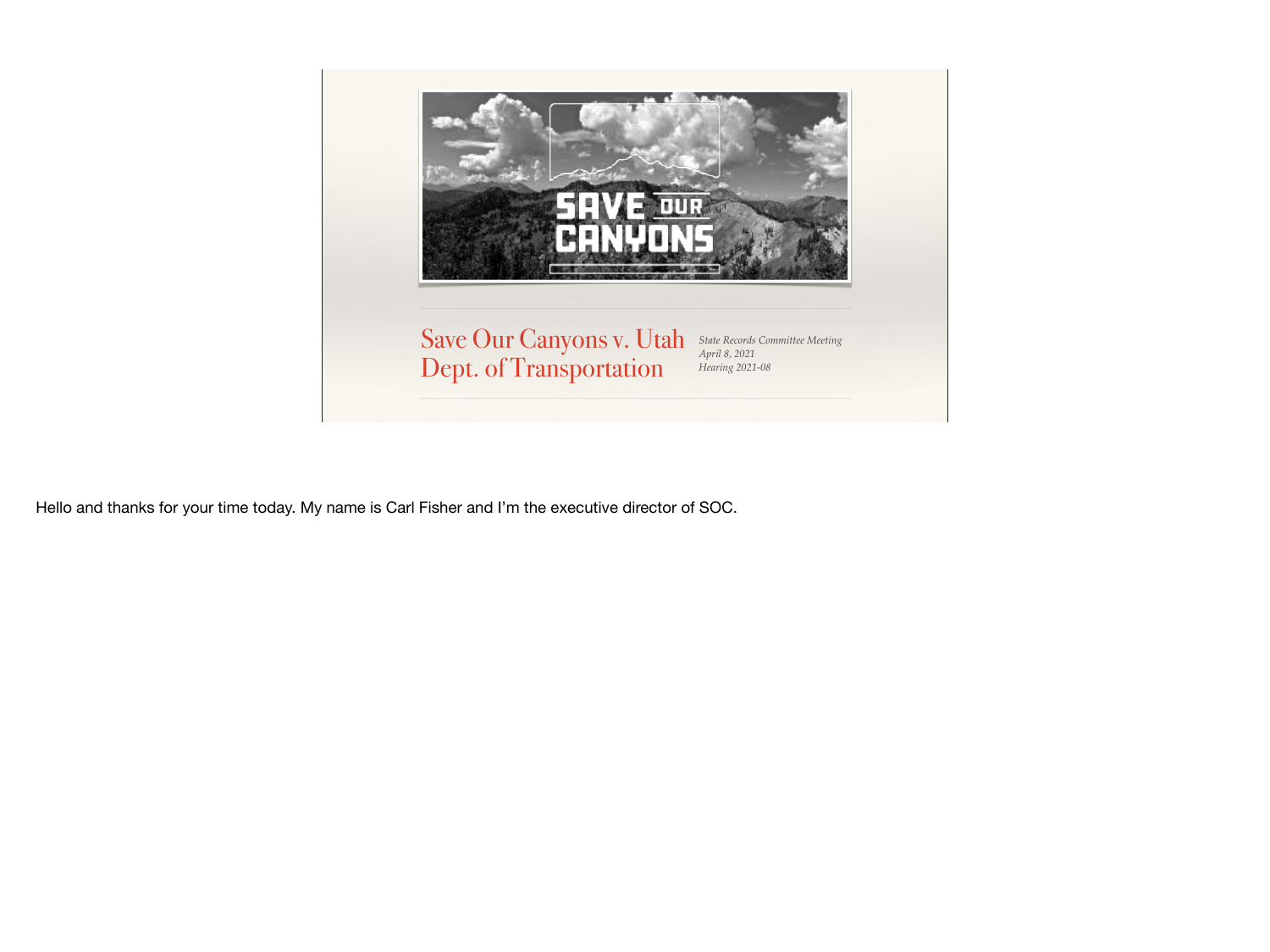

Save Our Canyons: Dedicated to protecting the wildness and beauty of the Wasatch Mountains

Save Our Canyons is a 501c3 non profit organization founded in 1972. Our mission is to protect the wildness and beauty of the Wasatch Mountains. We work with people, businesses, schools, communities and a variety of governmental entities in pursuit of our mission. One central and critical objective of our organization is protecting the Water resources that make life possible to nearly 85% of Utah's population, in the second driest state in the country.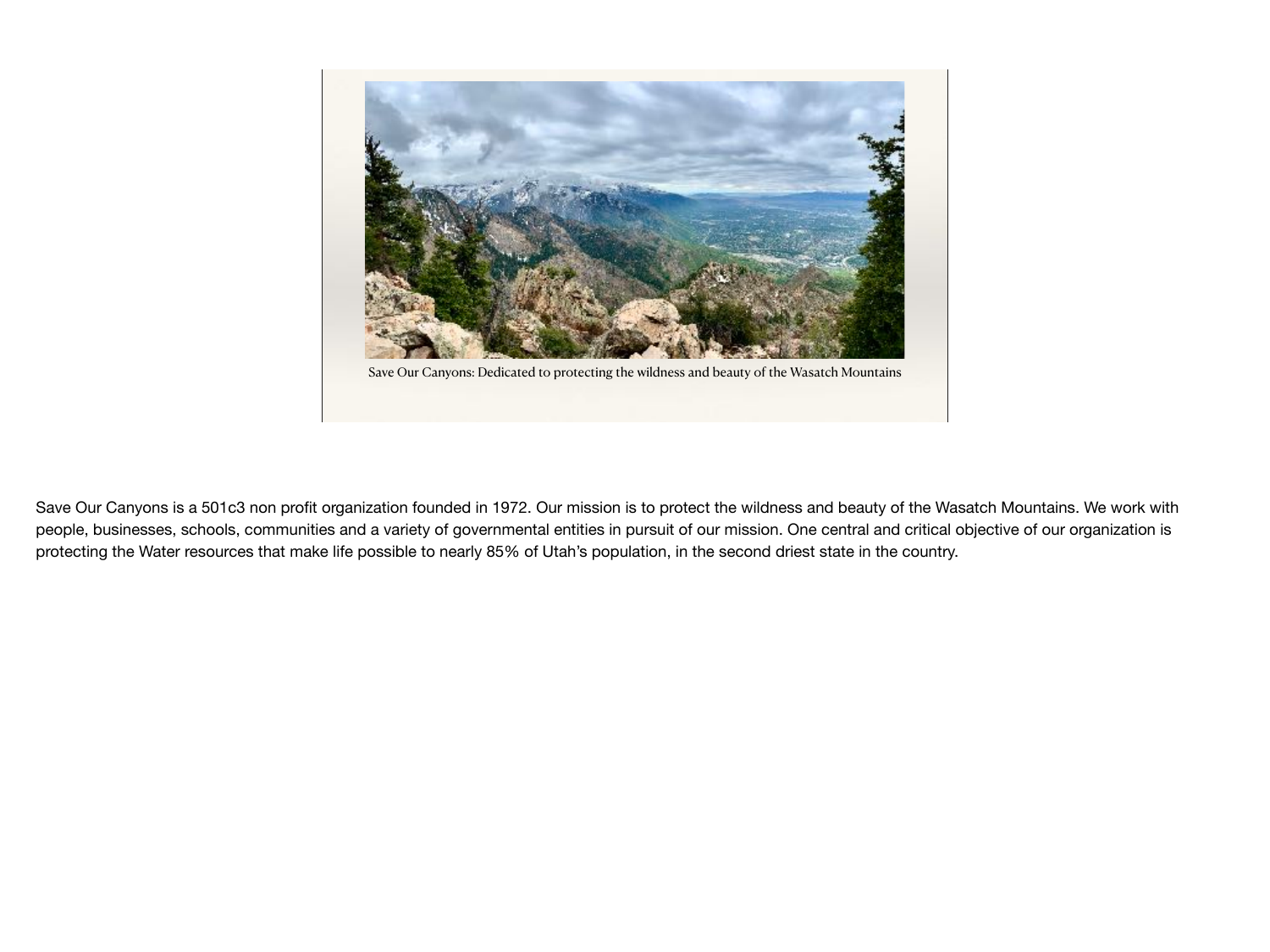

The Central Wasatch Mountains here in Salt Lake County, provide substantial water resources for the population, and have a strong nexus to both public health and quality of life. The "Keep it Pure" initiative, demonstrates the strong local governmental ethos of the resource, for example. Our organization has participated in and commissioned several researched efforts to understand the values of this resource to our community, to its users and visitors. A 2015 study by Utah State University, noted the following positive values… and one negating value that threatens the former.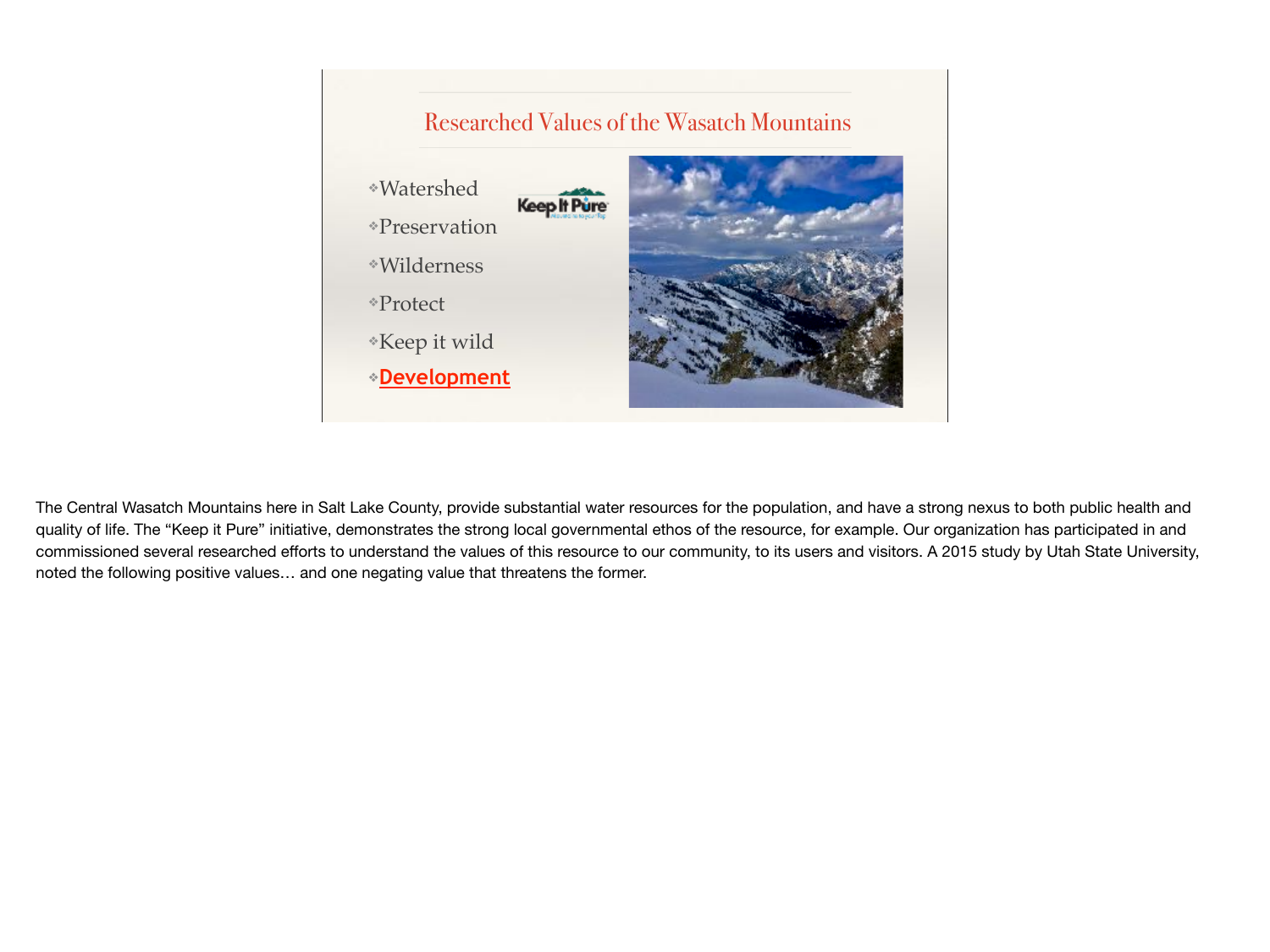### LCC EIS strikes at core of SOC's mission

- ❖ Impacts to stream and riparian zones
- ❖ Induced visitation
- ❖ Displacement of recreational uses and wildlife
- ❖ Commercialization
- ❖ Enhanced wildfire risk
- ❖ Water quality impacts
- ❖ Visual and scenic impairment



UDOT's project directly impacts the geography and values which are at the core of SOC's mission, including but not limited to the following. Local land and watershed managers concur with a number of our concerns and obtaining more information about these affects to this place, not to mention the financial costs to downstream water users is a primary consideration for our records request, so that we may work with the public, agencies and UDOT, to mitigate, or better, avoid impacts to these critical watersheds and regional amenities.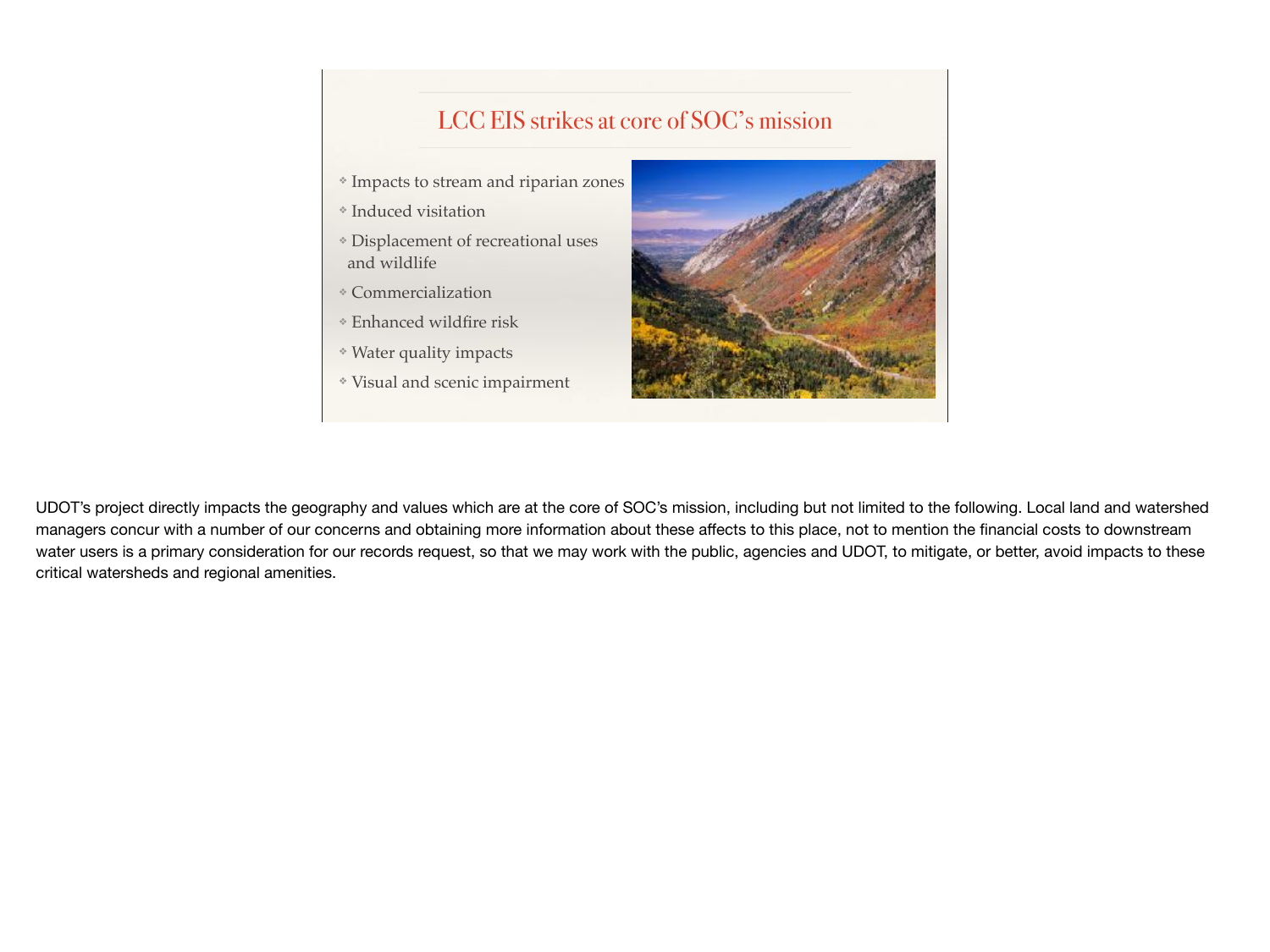# Background on GRAMA request

- ❖ Little Cottonwood Canyon EIS (LCC EIS)
- ❖ NEPA process Environmental Impact Statement (EIS)
- ❖ Freedom of Information Act (FOIA) relevance to NEPA
- ❖ FHWA/UDOT MOU



I'd like to take a moment to provide a little more background about our request.

Because of the potential harm to the environment from the LCC project, and because there was a commitment of federal resources to the project, a federal law called the National Environmental Policy Act, or "NEPA," requires there to be a environmental study, called an environmental impact statement, or "EIS." The EIS looks at the different ways the project might be carried out and their potential environmental effects.

NEPA also requires that the public be allowed to participate in the EIS process. In order to do this effectively, public interest organizations like SOC commonly use the Federal Freedom of Information Act to get documents about the project to help them prepare comments that they submit to the agency. The Freedom of Information Act is often critical for organizations like SOC to participate in EIS processes effectively.

Ordinarily, it would be the federal agency—in this case the FHWA—that conducts this EIS, but UDOT sought and received permission to do it on the federal government's behalf.

As part of this grant of authority to UDOT, FHWA and UDOT signed a Memorandum of Understanding that ensures that UDOT will carry out the EIS.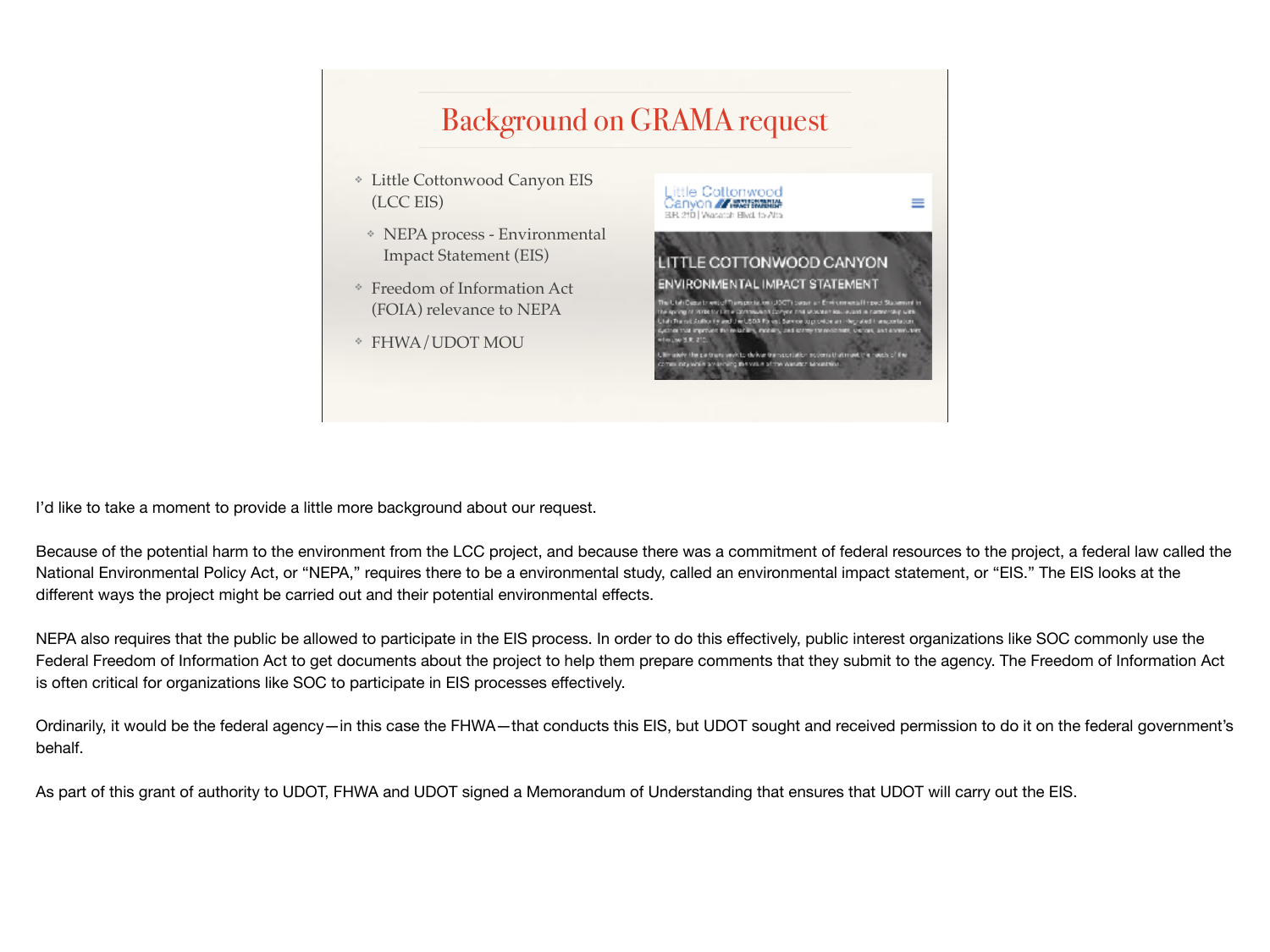

Because UDOT is not subject to the federal FOIA law, but because FHWA still needed to ensure the availability of agency records critical for the public involvement NEPA requires, an explicit condition for the grant of federal authority to UDOT set forth in the MOU was that UDOT would provide records in accord with the state's recordsdisclosure law, GRAMA.

Thus, exercising our rights under GRAMA rather than FOIA, we submitted our request to UDOT.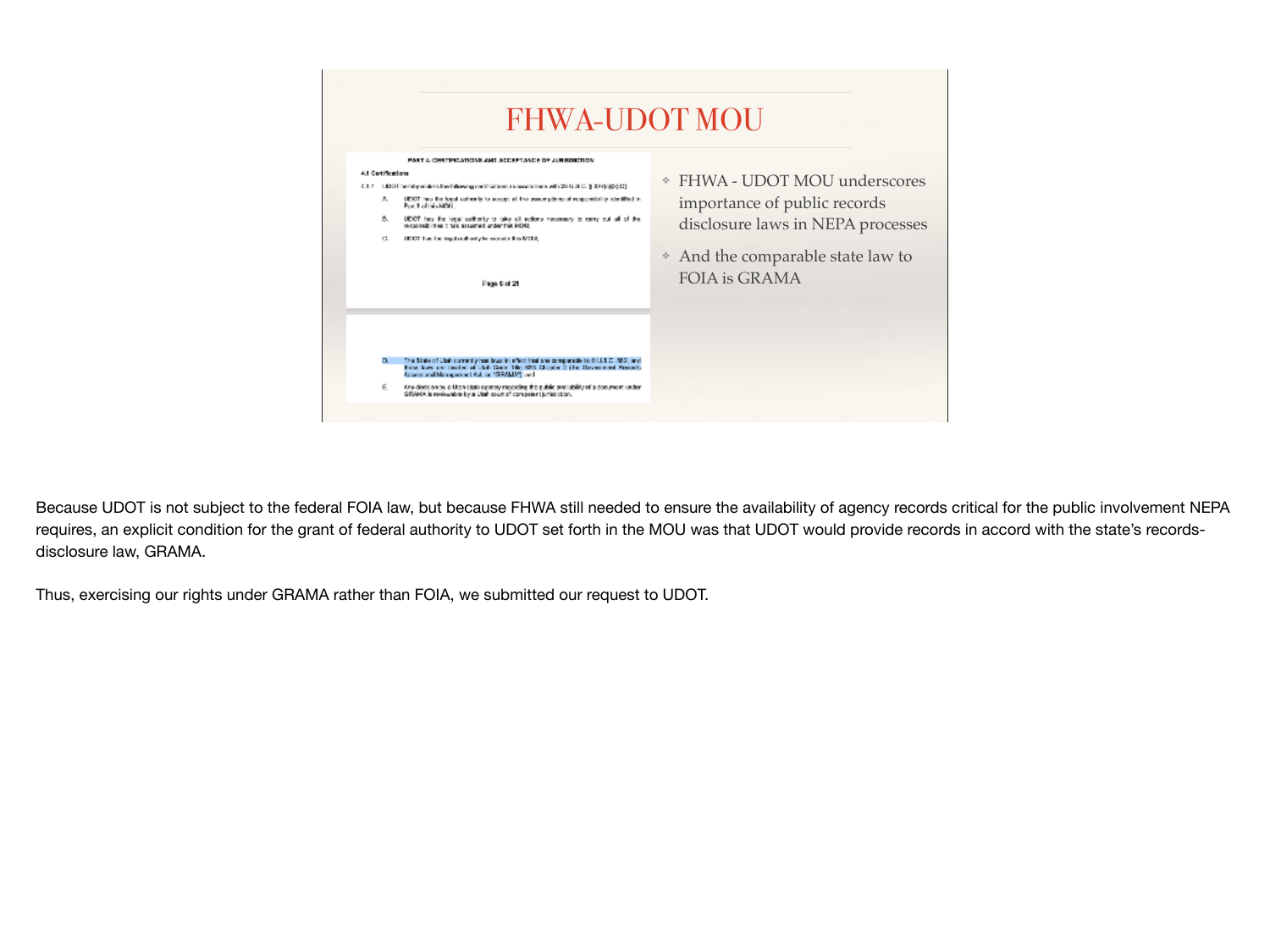

Throughout the EIS process there are several opportunities for public engagement. One of the most critical and substantive portions for engagement in an EIS is between the Development of Alternatives and the release of a Draft EIS. It is in this period where agencies, federal, state and local engage with the Federally Responsible agency — UDOT in this instance — makes their decision and the justification for their decision. This is a small but important window and our ability comprehend records and make additional requests has been completely and totally harmed.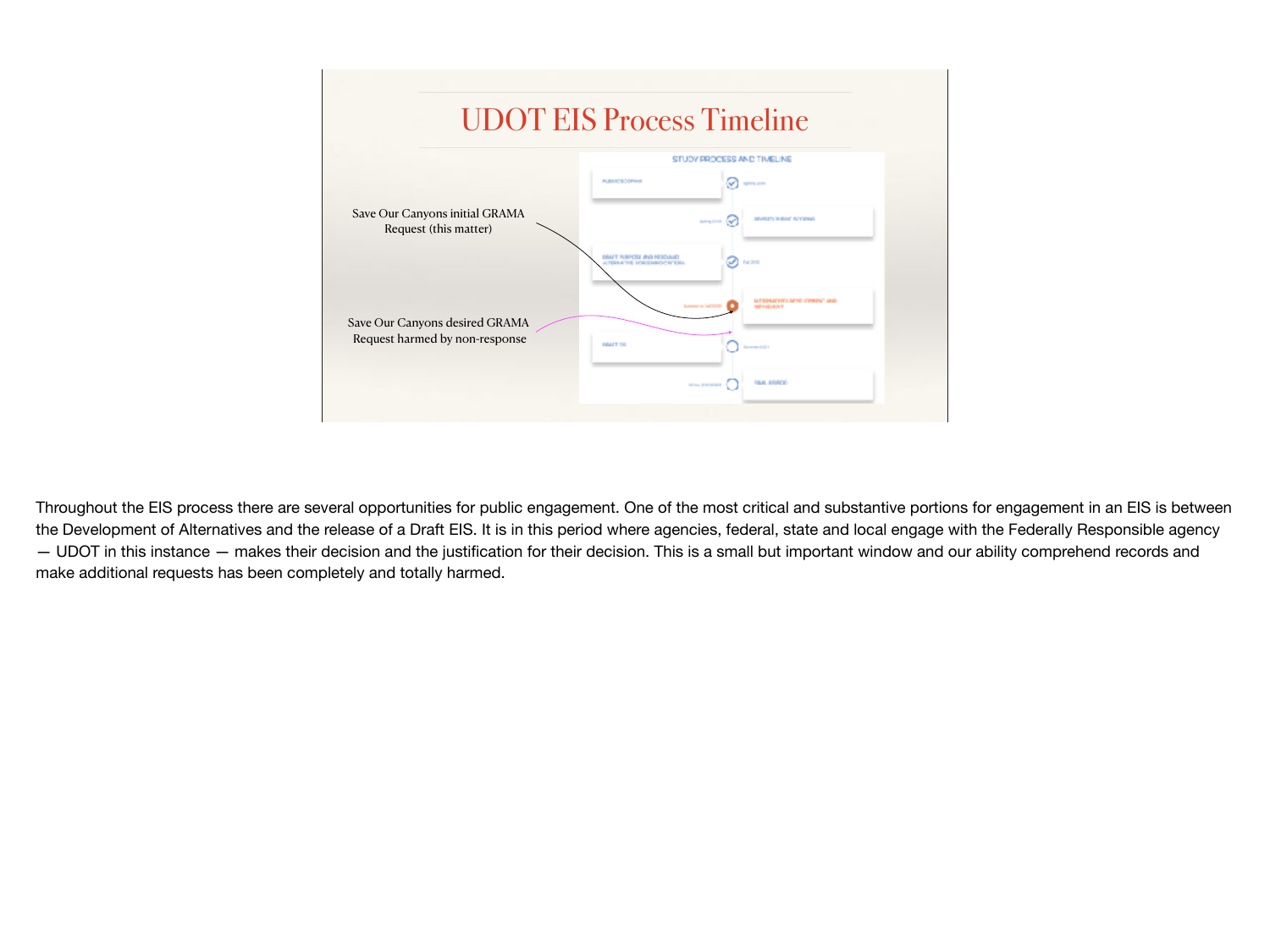

The next two slides are a timeline of important dates and communications between Save Our Canyons and UDOT. It is important to note that the entire time the draft alternatives have been released, our request has gone un-responded to. So much time has elapsed that we were unable to fit it on one slide… for a response period that should have taken 10 days.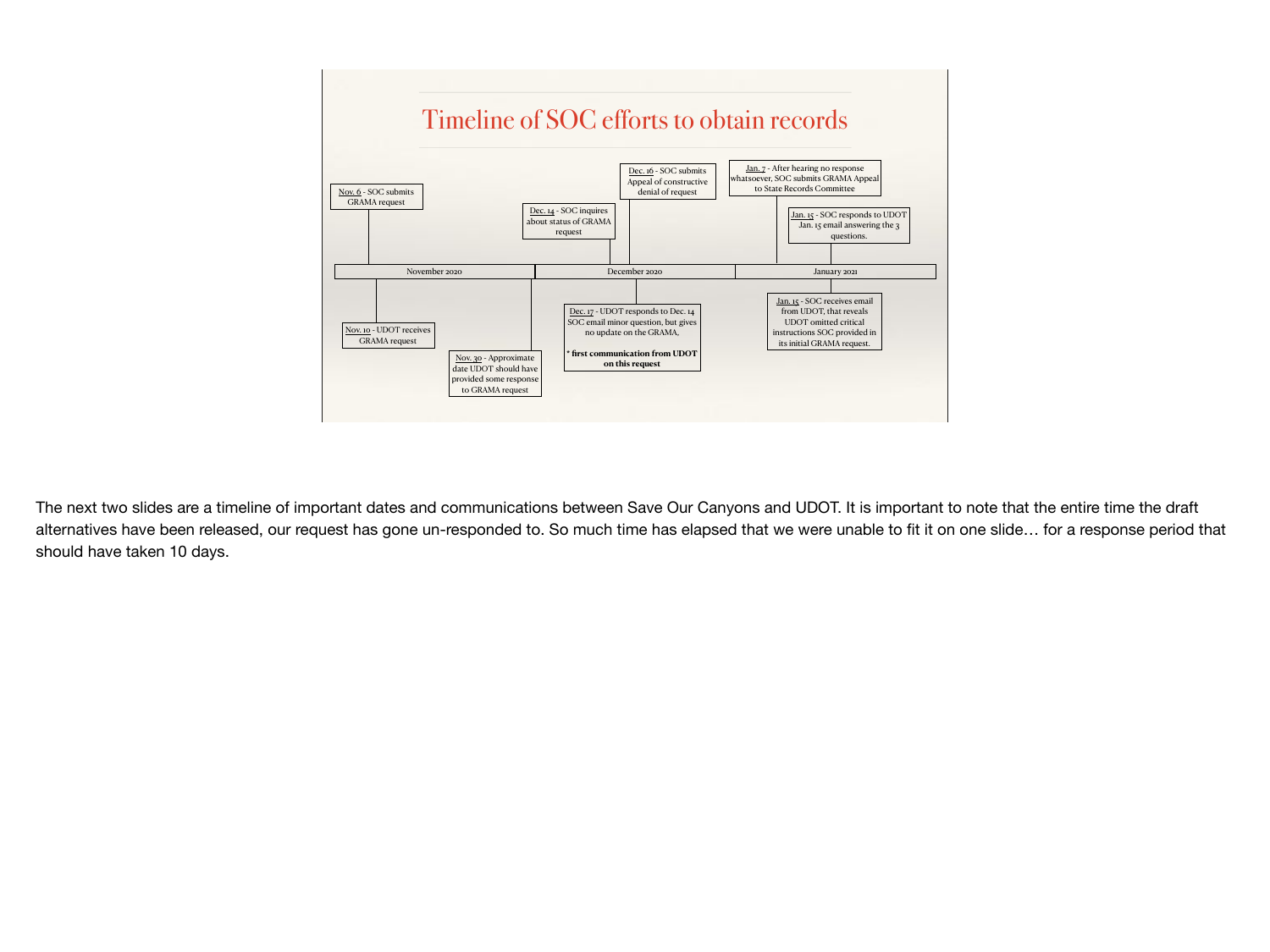

Nearly 150 days… over 5 months have elapsed without formal or complete response.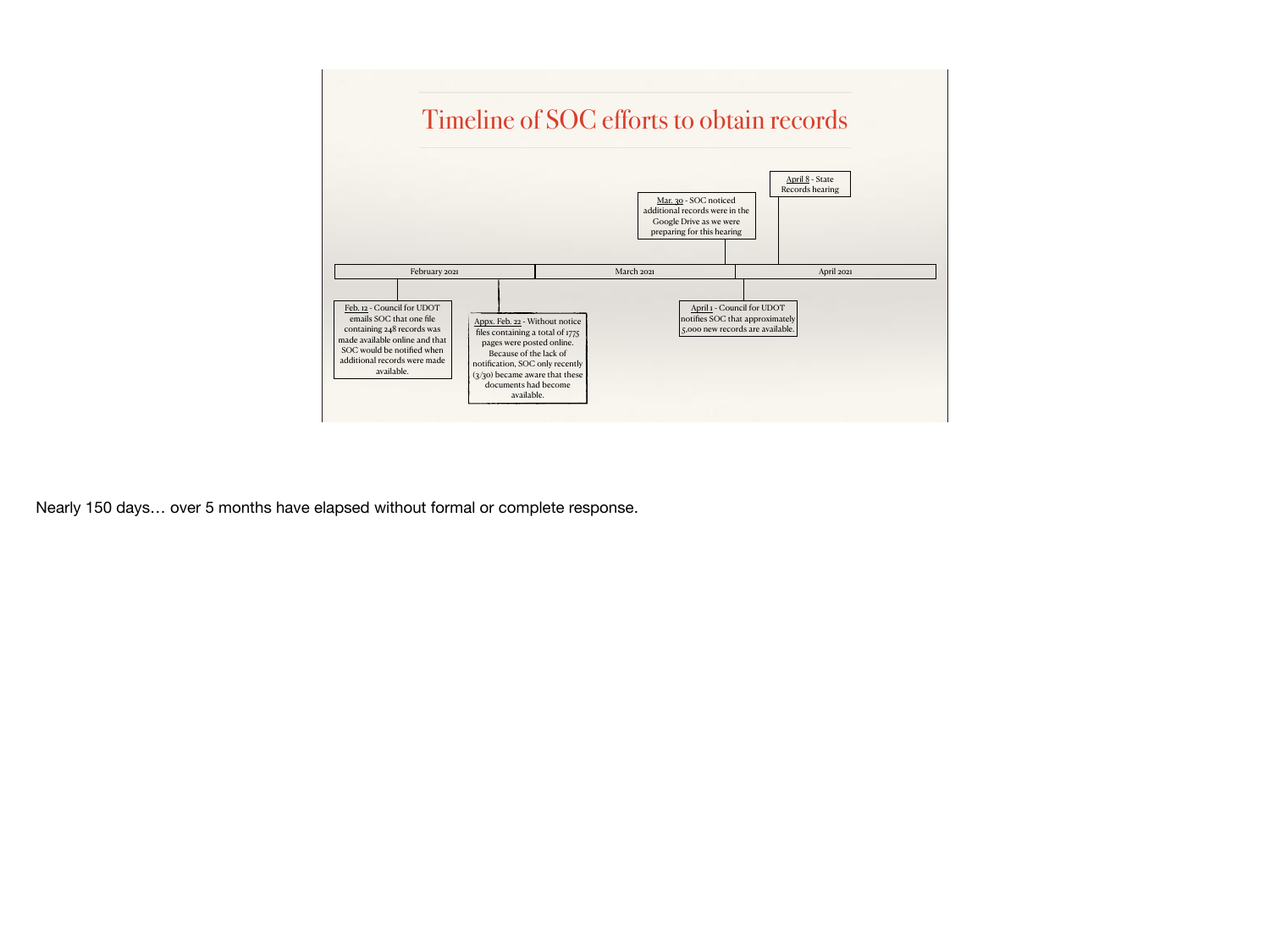#### Redactions, withholdings, & incomplete response

- ❖ Documents provided contain substantial redactions, 357 that were fully redacted and 35 that were very nearly 100% redacted
- ❖ The Bates page numbering also suggests that an additional 395 pages were fully withheld, rather than redacted
- ❖ SOC has never received the notice to which it is entitled under 63G-2-205(2), which requires, *inter alia*, that any denial be accompanied by a description of the records or portions of the records not disclosed and a citation to the statutory or other authority support the denial.

Here are a suite of issues with UDOT responses that have been partially received.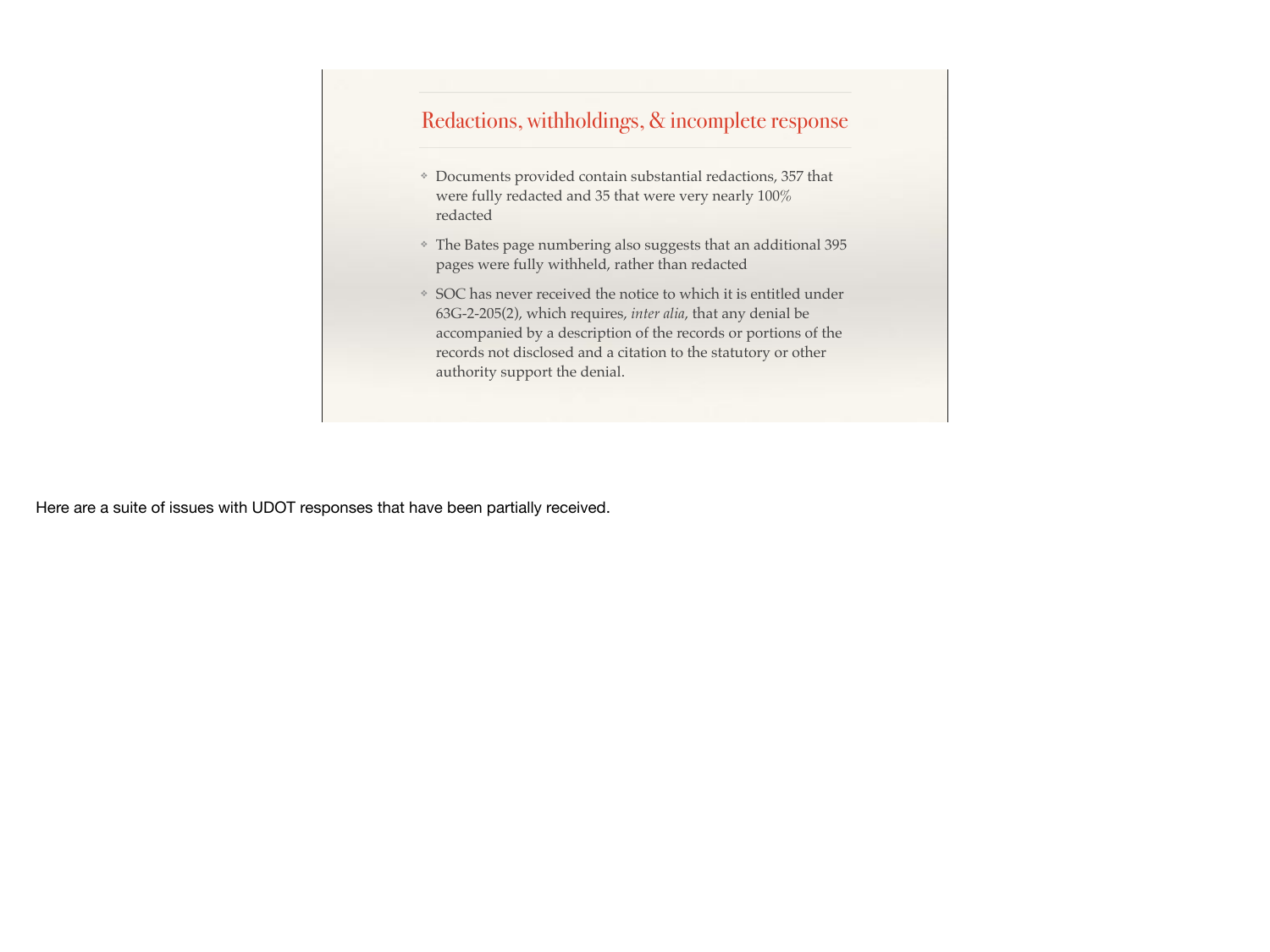### No explanation for denial

- ❖ SOC was never provided with the notice required under 63G-2-205(2) thus has been denied the fair opportunity to evaluate the denials or to challenge the basis by which any documents or portions of documents were determined to be protected.
- ❖ Committee please review the exhibits in SOC's April 4 letter.

Save Our Canyons has never received an explanation or citations about what documents were protected. You can see a few examples of the information provided as exhibits in our April 4 letter to you.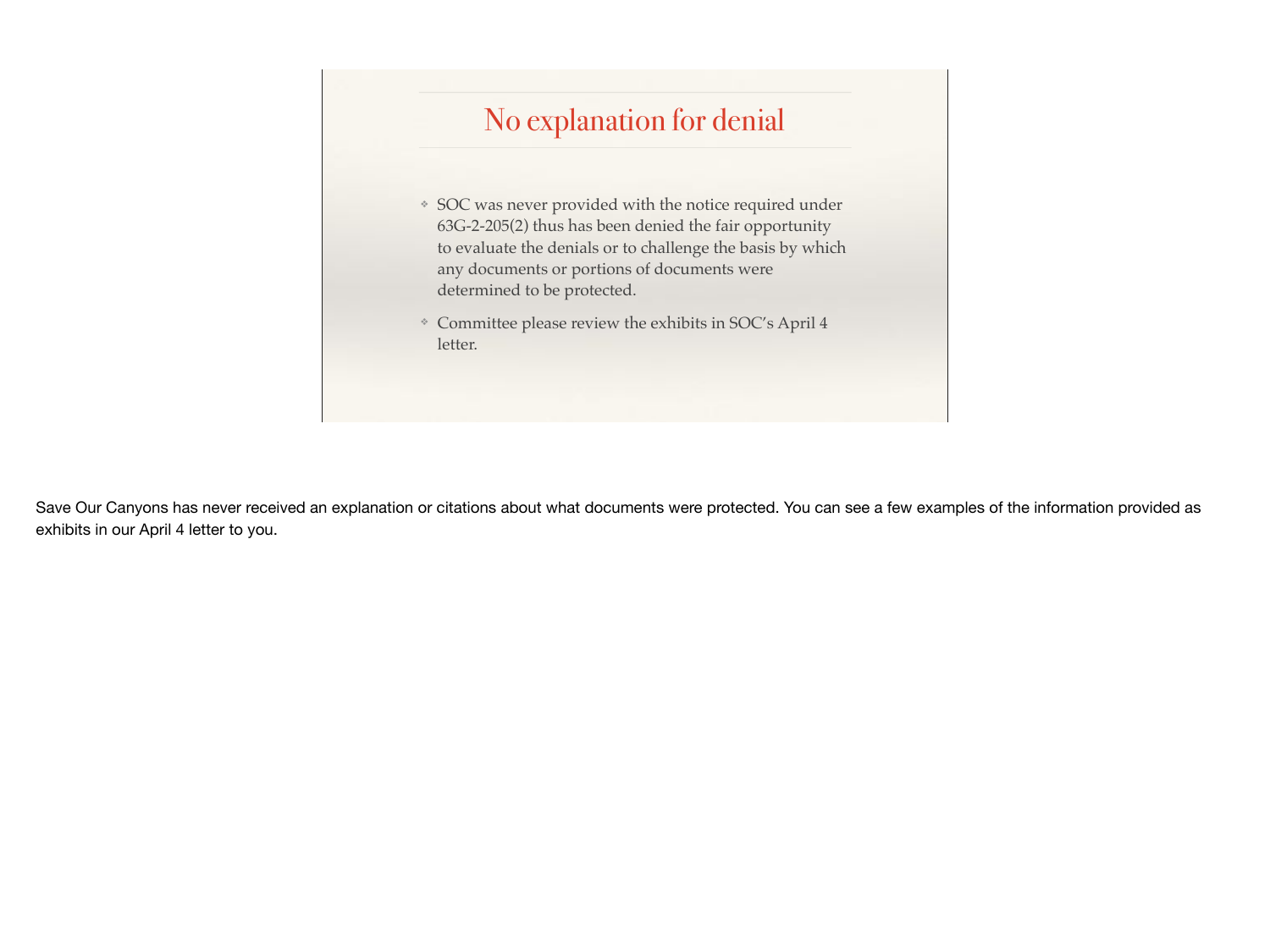

Here is one of those documents, which is the MOU that equates GRAMA to FOIA, that I showed you earlier.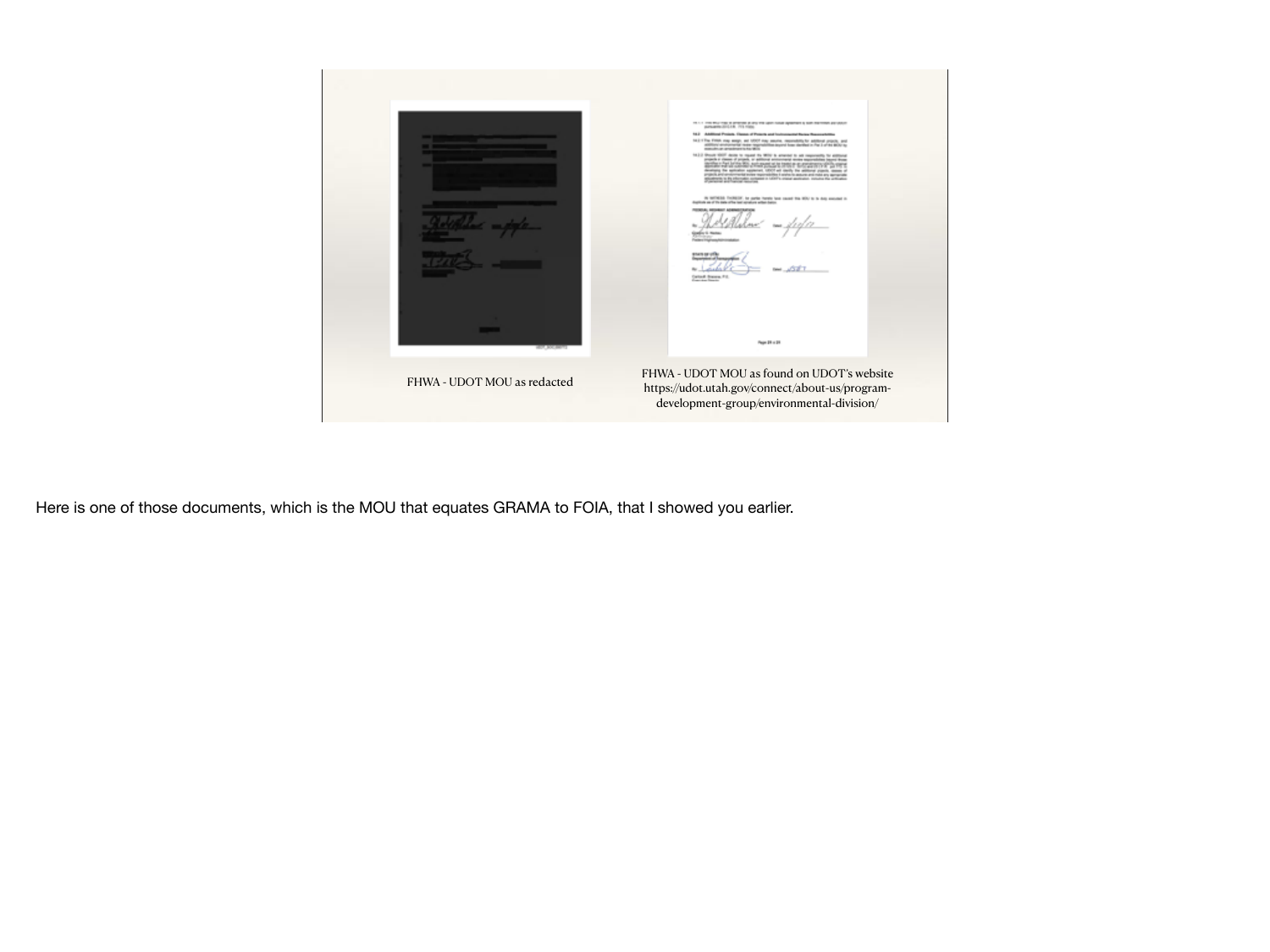

Summarize a few things in this presentation, specifically how our and our membership's engagement has been harmed in this EIS process.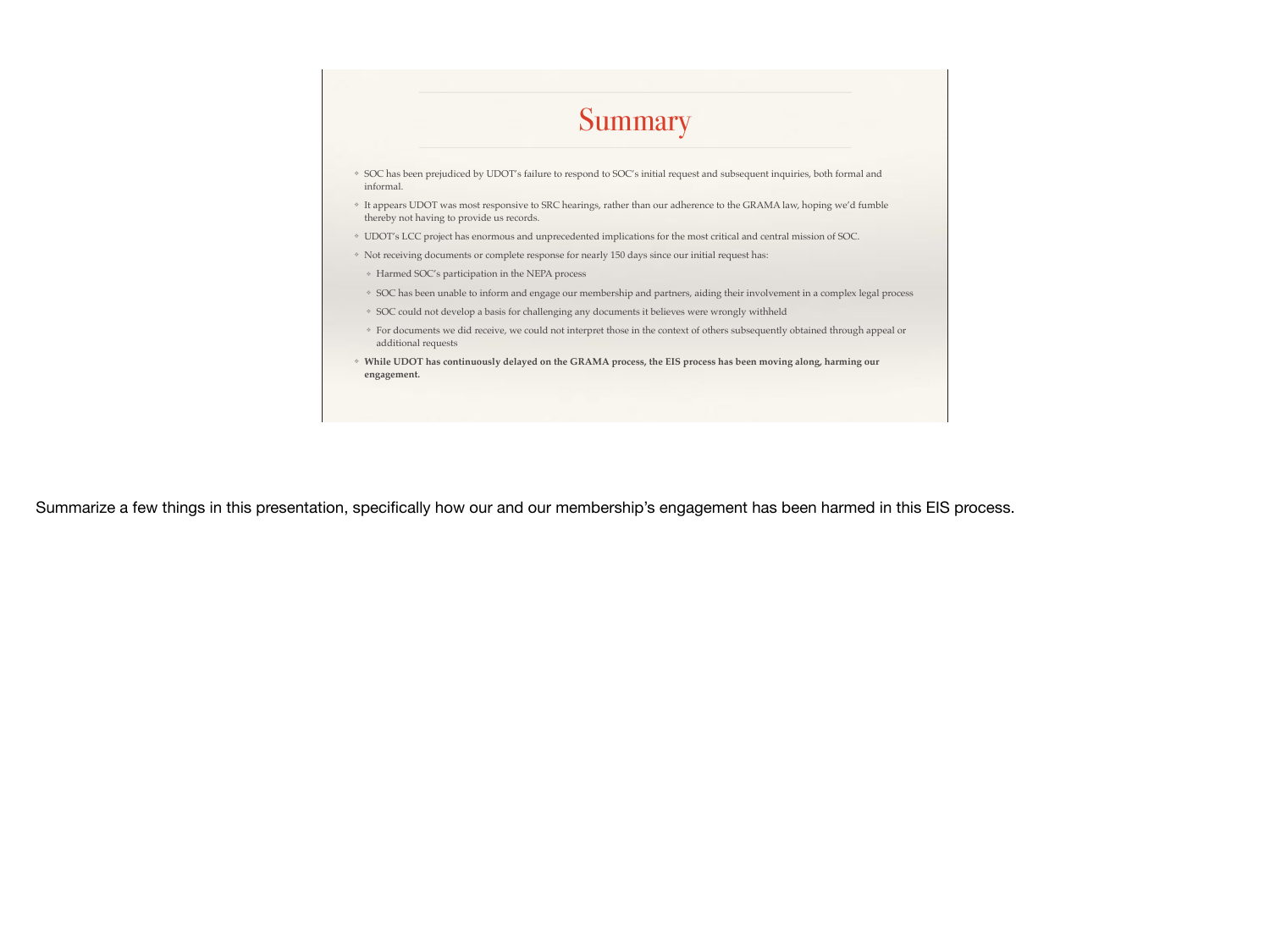## Remedies

- ❖ For five months, UDOT has disregarded its obligation to provide a timely response.
- ❖ When UDOT has provided records, it has redacted them without explaining what they were or why they were redacted.
- ❖ Where redacted documents can be identified despite redaction and despite UDOT's failure to identify them, UDOT made those redactions unlawfully
- ❖ Because UDOT has so consistently demonstrated an unwillingness to conform to its GRAMA obligations, SOC asks that the Committee review all responsive records not already fully provided and make lawful judgments as to whether SOC should be provided access to these records.

Here are a few remedies, that address some of the ways we've been harmed, at least as it pertains to the release of public information.

read slide.

Additionally, we would like to do what we intended which is to be able to review all of the documents we are entitled to and to submit a follow up request. We would like to ask the Committee to seek a commitment from UDOT on this matter.